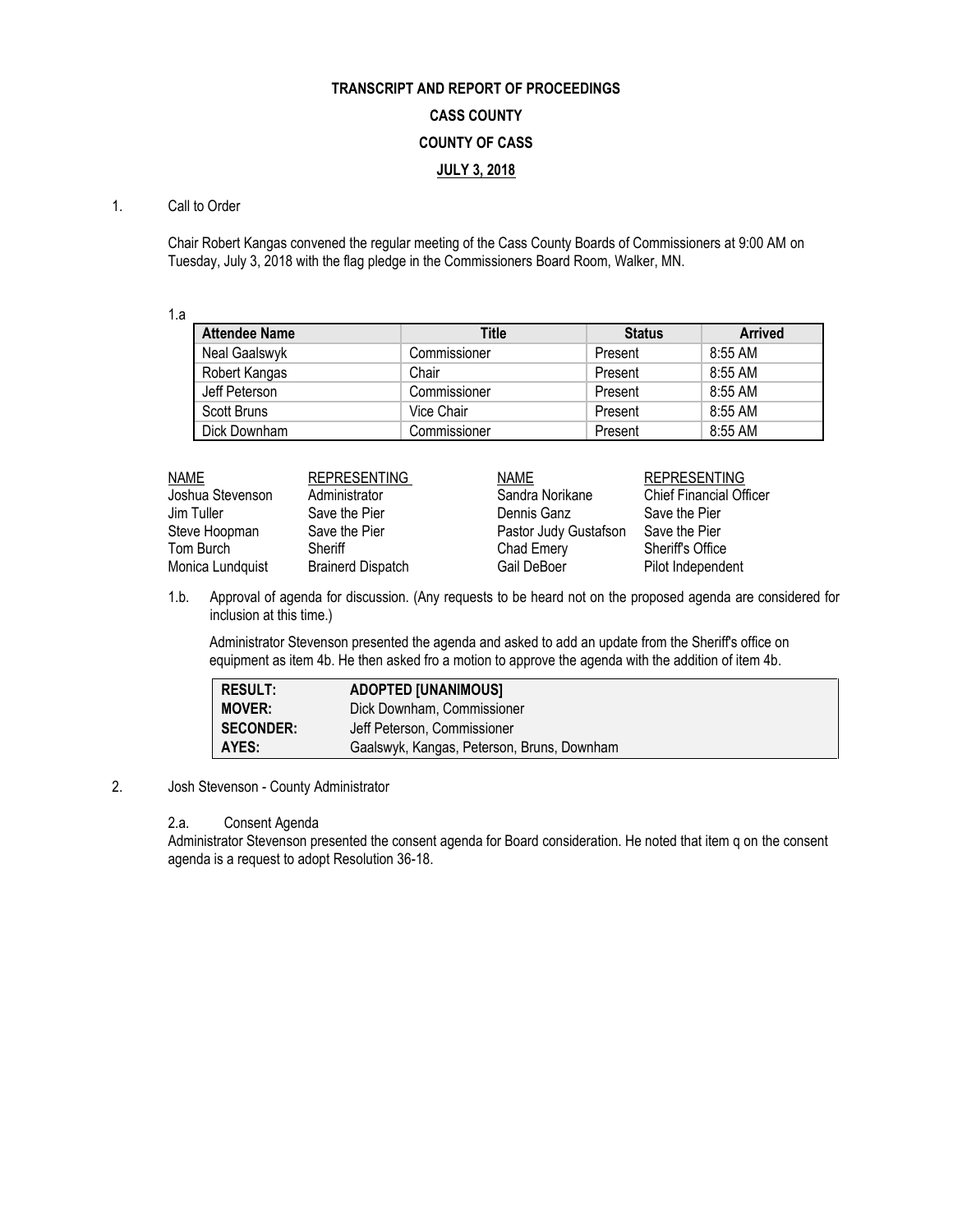| <b>RESULT:</b>   | <b>ADOPTED [UNANIMOUS]</b>                 |
|------------------|--------------------------------------------|
| <b>MOVER:</b>    | Neal Gaalswyk, Commissioner                |
| <b>SECONDER:</b> | Scott Bruns, Vice Chair                    |
| AYES:            | Gaalswyk, Kangas, Peterson, Bruns, Downham |

Approve - Minutes of June 19th, 2018

Approve - Auditor Manual Warrants/Voids/Corrections (Batch 1) dated June 2018 in the amount of \$122,283.91

Approve - Auditor ACH (P1 2018 Tax Settlement 70% Advance) dated June 21, 2018 in the amount of \$4,438,174.34

Approve - Auditor Warrants dated June 21, 2018 in the amount of \$246,872.20

Approve - HHVS IFS Auditor Warrants dated June 15, 2018 in the amount of \$99,811.67

Approve - HHVS IFS-SSIS Auditor Warrants dated June 15, 2018 in the amount of \$203,315.86

Receive & file - Notice of appointment of Danielle Stiller, Case Aide, Grade 20, Step 1, effective July 9, 2018.

Receive & file - Notice of withdraw of acceptance of County Team Leader promotion for Priscilla Buzzell and to remain her current position of County Agency Social Worker. Receive & file - Notice of appointment of Janice Mehle, County Team Leader, Grade 35, Step 2 vacated by Tonya Heldt, County Team Leader, effective June 25, 2018 and receive & file the notice of intent to fill with a budgeted County Agency Social Worker-CPS, Grade 30.

Receive & File - Notice of probation completion for Susan Ostlund, Eligibility Worker, Grade 22, Step 04, on July 3, 2018.

Receive & File - Notice of probation completion for Chance Buzzell, Eligibility Worker, Grade 22, Step 02, on July 3, 2018.

Receive & file – Notice of Appointment of Trevor Dwire, Jailer, Grade 21, Step 1, effective July 09, 2018.

Wine/Strong Beer:

Long Bow Golf Club – Long Bow Golf Club, LLC – Leech Lake

Hunts Point Gun Club, LLC – Hunts Point Gun Club, LLC – Homebrook

On Sale Intoxicating including Sunday:

Sandtrap Supper Club – Rip's, Inc – Pike Bay

Deer Haven Supper Club – Kovall's Deer Haven, Inc – Thunder Lake

Andersons Horseshoe Bay – Andersons Horseshoe Bay, LLC – Turtle Lake

Off Intoxicating Sale:

The Shadberry – The Shadberry, Inc – Crooked Lake

Hoss All-American Liquor – Trevor Berg – Shingobee

Orton Cass Lake Cenex – Orton Motor, Inc – Pike Bay

On & Off Sale Intoxicating including Sunday:

Anchorage Inn – JL Anchorage – Inguadona

Jakes Beach Grill – Gull Lake Jakes, Inc – Fairview

Jake's Gull Lake – Gull Lake Jakes, Inc – Fairview

Bears Den – Bears Den Family Restaurant & Lounge, Inc – Meadow Brook

BC's Corral – FAMCO, LLC - Woodrow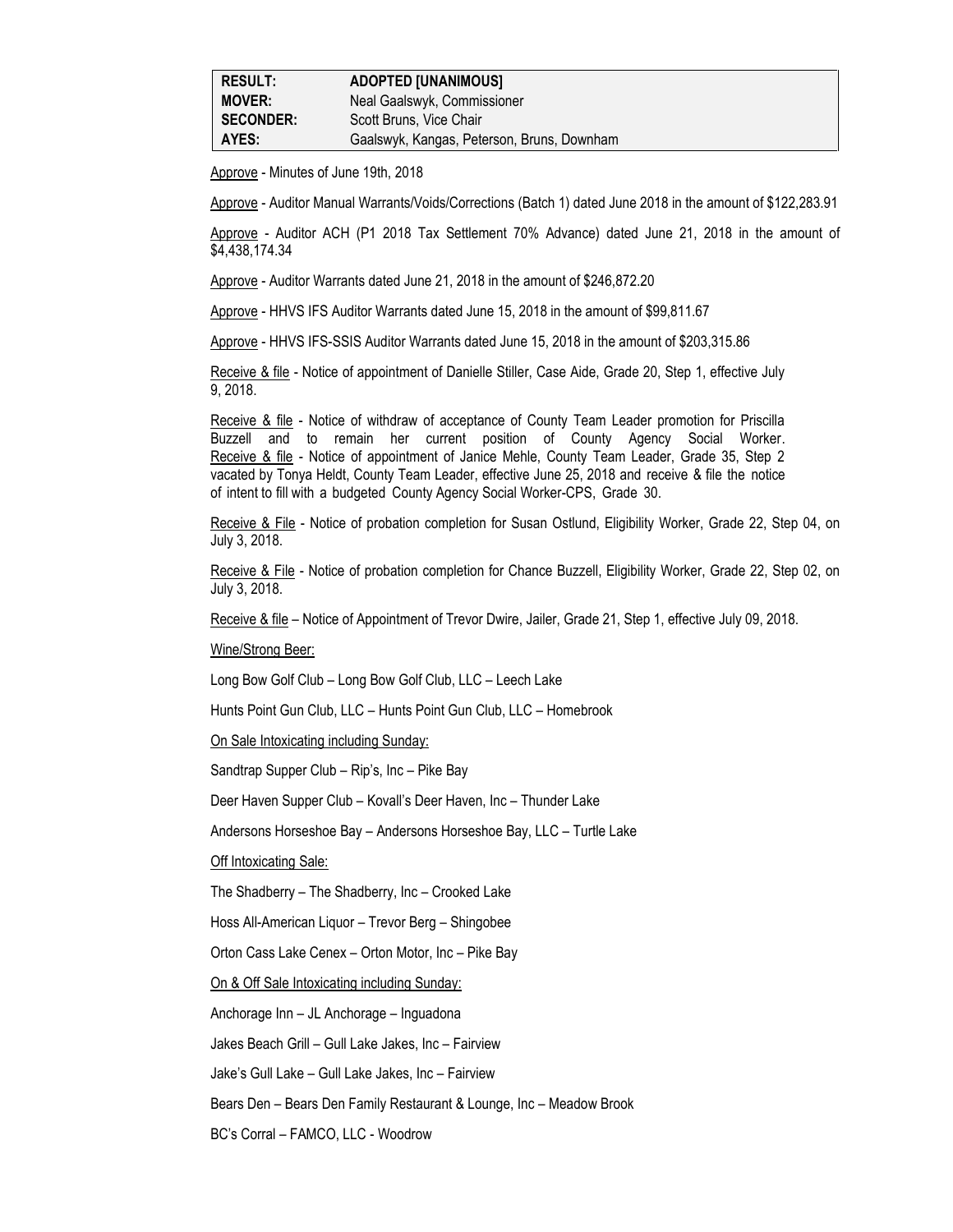Off Site- On Sale Intoxicating:

Growlers Gathering (Bears Den) – Gary Dauer - Meadowbrook

Gambling:

Deep Portage Chapter Ruffed Grouse Society – Jerry Lamon – Woodrow

**The liquor license listed below are contingent upon proper documentation, fees and taxes, if owing.**

Wine/Strong Beer:

Ski Gull – Ski Gull Inc - Fairview

On Sale Intoxicating including Sunday:

The Pub – Pub. LLC – Remer Twp

Approve – Capital Projects Fund Payments:

Anderson Brothers Construction \$305.34 (Walker HWY parking lot)

Hawkinson Construction Co Inc \$84,815.64 (Remer HWY paving less retainage)

Approve - HHVS' 2017-2018 Debt Write Off's of ACS Claims approved by HHVS Advisory Board on June 18, 2018.

Approve – Follow Along Program (FAP) Agreement amendment that extends the time and funding of the agreement from June 30, 2018 to March 31, 2019.

Award - Contract to Anderson Industrial Scales for repairs to the scale deck not to exceed \$24,000. Source of funds is operating budget.

Approve - Travis Fisher to attend the National Association of Pretrial Services Agencies (NAPSA) conference in Fort Worth, Texas to be held August 19-22, 2018.

Authorize – Sheriff to accept donation in the amount of \$62,793.00 from the Lakes Area Dive Team to be used for replacement of a Dive Team Bus.

Authorize – Sheriff to accept donation in the amount of \$900.00 from Sylvan Township for the Lakes Area Dive Team.

Award - Contract for conifer hand release to Mustang Forestry (Anthony Bull) for \$1,800.

Award - Land Department building cleaning contract to North Country Janitorial & Supply, Inc. for \$900.00 per month.

Award – Contract for Project 1 Snoway 1 and Moose Lake Trails-\$8,605.00, Project 2 Green/Fish Lake Trails- \$3,105.00 and Project 5 Bull Moose Trails \$689.00 to Northfork Boulders and Excavating. Award Project 3 Old Grade Trail-\$28,500.00 to Holmvig Excavating and Project 4 Deerfield Trail \$8,000 to Houle Excavating.

Award - Debris removal contract to North Fork Boulders and Excavating at a cost not to exceed \$4,950.00.

Adopt – Resolution 36-18 authorizing the Cass County Sheriff and Cass County Administrator to sign the Joint Powers Agreement on behalf of Cass County for the purpose of participating in the NIBRS program.

Commissioner Gaalswyk offered Resolution No. 36-18 and moved its adoption, Commissioner Bruns seconded:

RESOLUTION APPROVING STATE OF MINNESOTA JOINT POWERS AGREEMENTS WITH THE COUNTY OF CASS ON BEHALF OF ITS SHERIFFS OFFICE

WHEREAS, the County of Cass on behalf of its Sheriffs desires to enter into a Joint Powers Agreement with the State of Minnesota, Department of Public Safety, Bureau of Criminal Apprehension to receive funding to use to implement an adapter to make its records management system compatible with Minnesota National Incident-Based Reporting System requirements for which the Sheriff's Office is eligible.

NOW, THEREFORE, BE IT RESOLVED by the County Board of Cass County, Minnesota as follows: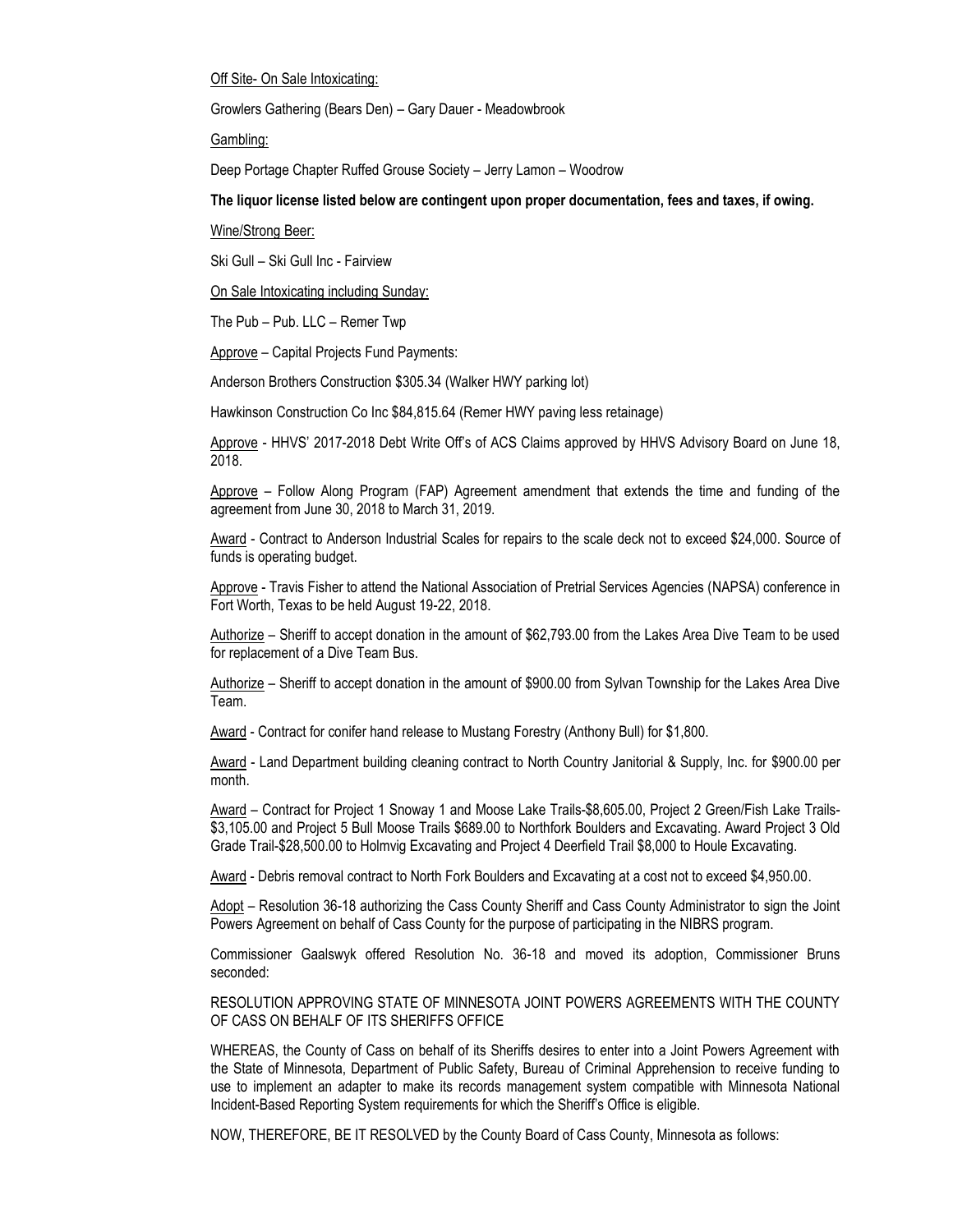1. That the State of Minnesota Joint Powers Agreement by and between the State of Minnesota acting through its Department of Public Safety, Bureau of Criminal Apprehension and the County of Cass on behalf of its Sheriff's Office, is hereby approved. A copy of the Joint Powers Agreement is attached to this Resolution and made a part of it.

2. That the Cass County Sheriff -, Tom Burch, or his or her successor, is designated the Authorized Representative for the Sheriff's Office. The Authorized Representative is also authorized to sign any subsequent amendment or agreement that may be required by the State of Minnesota to maintain the agreement with the State.

To assist the Authorized Representative with the administration of the agreement, Joshua D. Stevenson, County Administrator, is appointed as the Authorized Representative's designee.

3. That Tom Burch, the Cass County Sheriff for the County of Cass, and Joshua D. Stevenson, the County Administrator, are authorized to sign the State of Minnesota Joint Powers Agreement.

Resolution No. 36-18 was adopted by majority vote: Ayes: Gaalswyk, Peterson, Downham, Kangas, Bruns Nays: None

Receive & file – News release on co-mingled recycling.

Receive & file - 2<sup>nd</sup> Quarter 2018 litigation report

Refer - 2019 Budget Request from Central MN Council on Aging to Citizens Budget Committee.

2.b. Approve Stipulation of Dismissal Agreement and Re-convene Cartway Hearing

Administrator Stevenson provided an update on the Dorholt cartway petition. He noted that one of the landowners and the petitioner appealed the award of damages. He also noted that the matter was referred to MCIT and the appointed attorney recommended a stipulation of dismissal to remand the matter back to the County Board. He then asked for a motion to approve stipulation of dismissal format and re-convene the Dorholt Cartway hearing on August  $7<sup>th</sup>$  during the regular County Board meeting beginning at 9:00am in the Commissioners Board room, courthouse annex, Walker MN.

| <b>RESULT:</b>   | <b>APPROVED [UNANIMOUS]</b>                |
|------------------|--------------------------------------------|
| <b>MOVER:</b>    | Dick Downham, Commissioner                 |
| <b>SECONDER:</b> | Jeff Peterson. Commissioner                |
| AYES:            | Gaalswyk, Kangas, Peterson, Bruns, Downham |

2.c. Public Hearing - 2nd Reading - 2018 Landuse Ordinance Revisions

Chairman Kangas opened the public hearing for the 2nd reading of the 2018 Landuse Ordinance revision at 9:04am. No one attending the hearing as a result of the public notice and only one written comment was received. A brief summary of the proposed changes was provided. Chairman Kangas closed the hearing at 9:06am. Administrator Stevenson asked for a motion to adopt the Landuse Ordinance revisions as presented with an effective date 30 days after publication.

| <b>RESULT:</b>   | <b>APPROVED [UNANIMOUS]</b>                |
|------------------|--------------------------------------------|
| <b>MOVER:</b>    | Dick Downham, Commissioner                 |
| <b>SECONDER:</b> | Scott Bruns, Vice Chair                    |
| AYES:            | Gaalswyk, Kangas, Peterson, Bruns, Downham |

- 3. Request to be Heard Hackensack "Save the Pier" Committee
	- 3.a. Fund 73 Request

Members of the Save the Pier Committee addressed the Board with a request to increase the commitment of Fund 73 funds to make repairs to the seawall on Birch Lake. It was noted that a change in materials would increase the cost of the repairs but also extend the useful life of the seawall. They then asked for a motion to amend the commitment of Fund 73 funds to the City of Hackensack from \$25,000 to up to \$65,000 for the fishing pier replacement project on Birch Lake as match to local funds.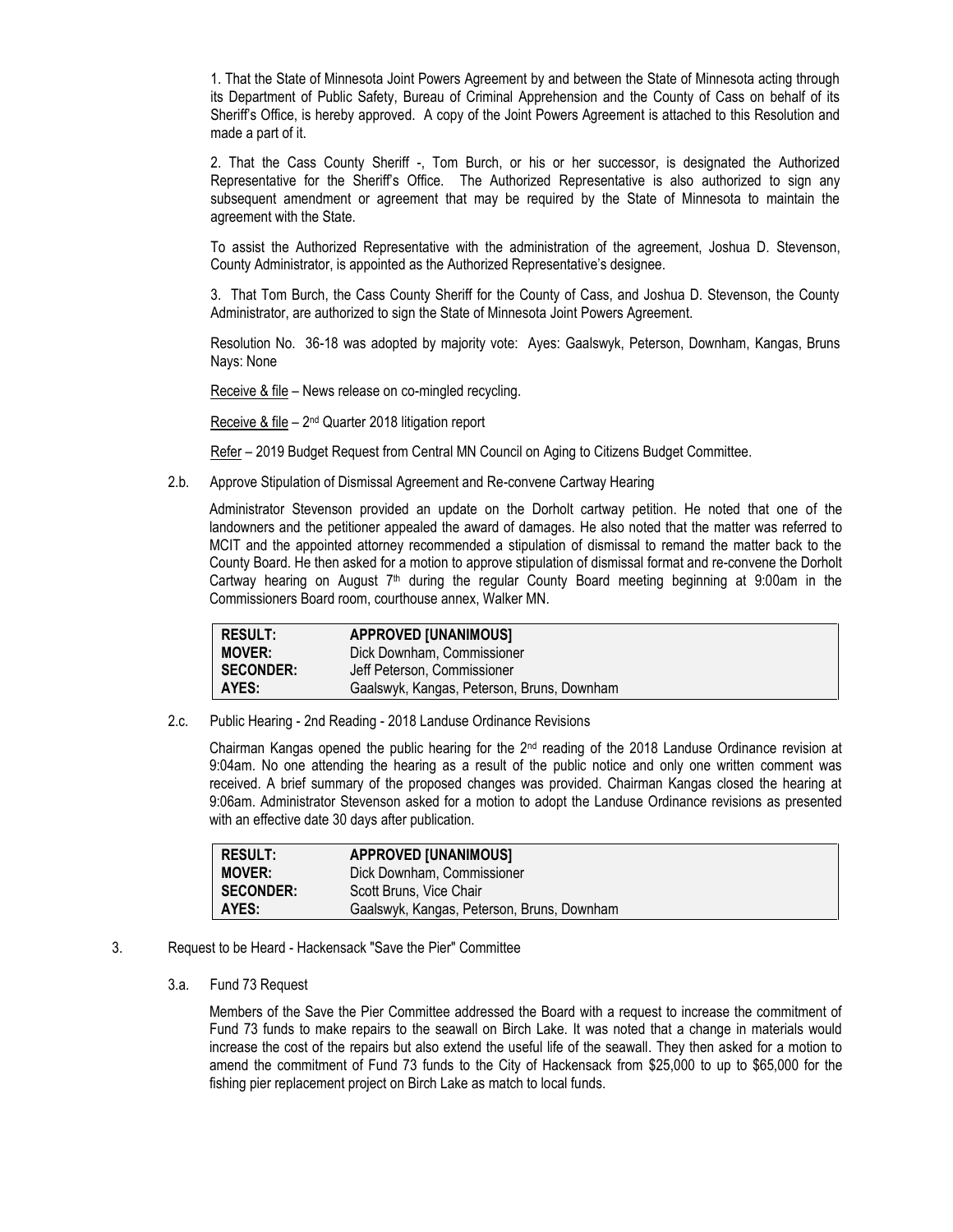| <b>RESULT:</b>   | <b>APPROVED [UNANIMOUS]</b>                |
|------------------|--------------------------------------------|
| <b>MOVER:</b>    | Jeff Peterson, Commissioner                |
| <b>SECONDER:</b> | Scott Bruns, Vice Chair                    |
| AYES:            | Gaalswyk, Kangas, Peterson, Bruns, Downham |

- 4. Chad Emery Sheriff's Office
	- 4.a. Report on Storm Damage in Cass County on June 17, 2018

Emergency Management Coordinator Chad Emery provided a summary of recent storm damage to the Board. He noted that heavy rains on June 16<sup>th</sup> and 17<sup>th</sup> washed out roads and damaged culverts in the southern part of the County. Area Townships reported damage along with the MNDNR when a lightning strike damaged a well at the Spire Valley Fish Hatchery. He also noted that the combined damage met the State threshold to declare a state of emergency. He then asked for a motion to adopt Resolution 35-18, state of emergency declaration for the June 17<sup>th</sup> weather event.

Commissioner Gaalswyk offered Resolution No. 35-18 and moved its adoption, Commissioner Peterson seconded:

## RESOLUTION DECLARING A STATE OF EMERGENCY

WHEREAS the wind and rain storm impacted the population of Cass County and its cities; and WHEREAS the wind and rain storm event has caused a significant amount of public property damage; and WHEREAS the Cass County Department of Emergency management requests the Cass County Board of Commissioners to declare Cass County in a STATE OF EMERGENCY for the June 17th event of 2018; NOW, THEREFORE, BE IT RESOLVED, that the County Board of Cass Commissioners declares Cass County in a State of Emergency for conditions resulting from the wind and rain event of June 17, 2018. Resolution No. 35-18 was adopted by majority vote: Ayes: Gaalswyk, Peterson, Downham, Kangas, Bruns Nays: None

| <b>RESULT:</b>   | <b>APPROVED [UNANIMOUS]</b>                |
|------------------|--------------------------------------------|
| <b>MOVER:</b>    | Neal Gaalswyk, Commissioner                |
| <b>SECONDER:</b> | Jeff Peterson, Commissioner                |
| AYES:            | Gaalswyk, Kangas, Peterson, Bruns, Downham |

4.b. Update on Equipment

Cass County Sheriff Tom Burch provide an equipment update to the Board. He noted that the Sheriff's office was able to acquire surplus military equipment including an armored search and rescue vehicle and two Polaris rangers. He also noted that the County was able to acquire the equipment and prep it for use within the existing operating budget for 2018. He thanked Cass County Highway Department staff for getting the equipment ready for use this summer. The Board thanked the Sheriff for the update.

## 5. Sandra Norikane - Chief Financial Officer

#### 5.a. Class Action Lawsuit - PILT

Chief Financial Officer Sandra Norikane provided information regarding a class action lawsuit to recover additional funds under the Payment in Lieu of Taxes (PILT) Act. She noted that all Counties receiving federal PILT are eligible to participate. She also noted that the amount of federal PILT has been decreasing over the past three years. She then asked for a motion to approve joining the class action lawsuit from the United States Court of Federal Claims for the right to recover additional sums under the Payment in Lieu of Taxes Act for fiscal years 2015, 2016, and 2017, and assign Sandra Norikane, Chief Financial Officer, as Cass County's contact in the matter.